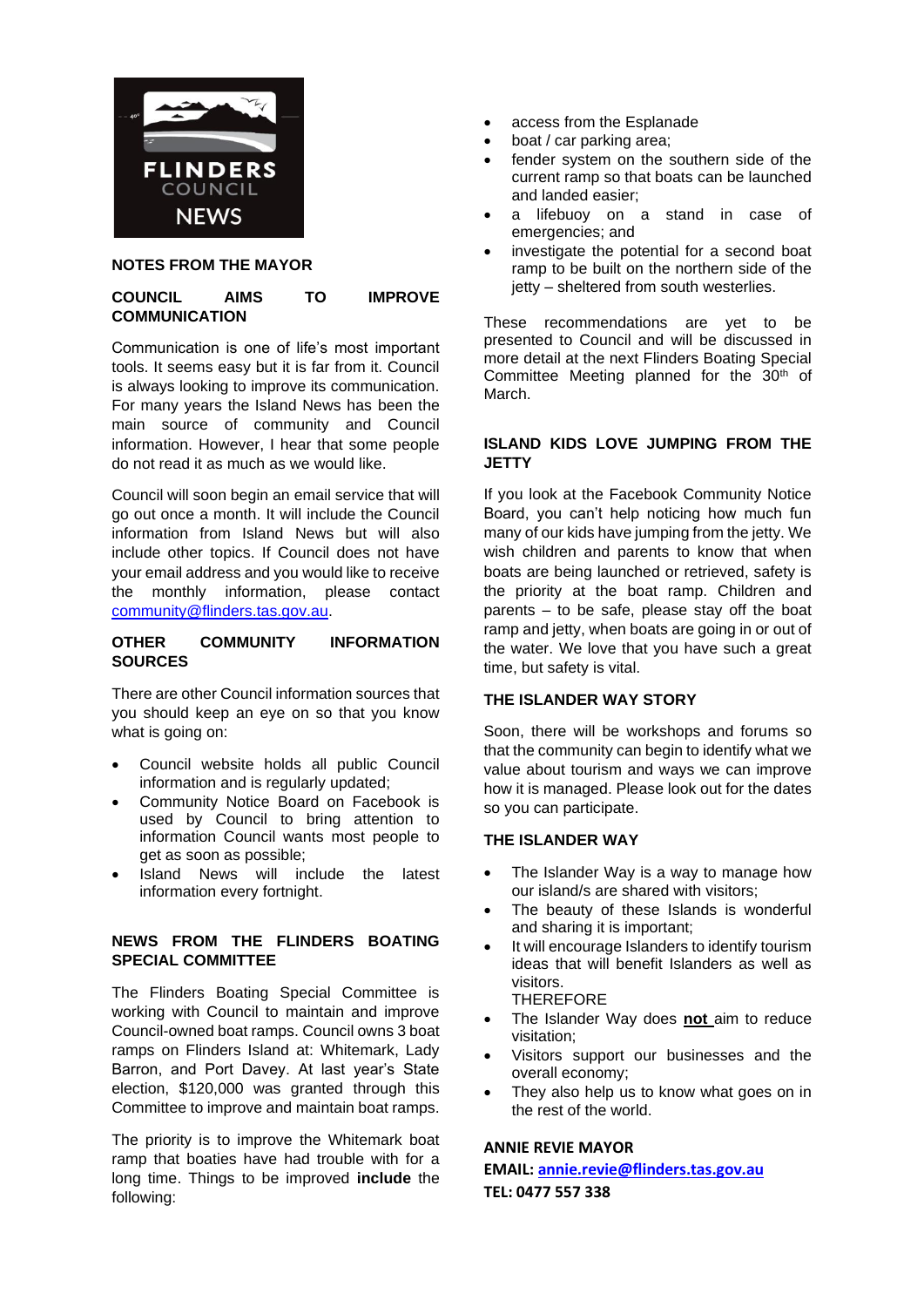#### **Talking Weeds**

Council recently received funding from NRM North as part of the Tasmanian Weeds Action Fund. This is a three-year project for Council to tackle priority weeds on the Furneaux Islands that are impacting valuable agricultural and environmental assets.

The first stage of this project is the development of a Furneaux Islands Weed Management Strategy and Action Plan. Eve Lazarus (Enviro-Dynamics) and Andy North (North Barker EcoSystem Services) have been engaged to assist with the first phase of this project.



A brief online survey has been created for those to share feedback on weeds. To participate, visit the link or scan the QR code.

#### **<https://bit.ly/3MwkGvR>**

There will be future opportunities for the community to engage in Weed projects on the Islands.



#### **CASH 4 CANS**

**Saturday 26th March & April 2nd 2022 11:00am - 1:00pm Whitemark Tip**

Come along to help raise \$\$ for Flinders Island District High School by sorting aluminium cans saved from landfill.

Contact **community@flinders.tas.gov.au** if you would like to come along on the day or register and be involved  $\odot$ 

## **Giving Shed Update**

Due to the kindness of the community, the Giving Shed is continually receiving donations. As there is only a limited amount of display and storage room, it is only possible to display items for a limited amount of time. Once donations have been available for 4 weeks, excess items will be bagged up by the volunteers and sent to charities in Launceston, to make room for the new donations.

The volunteers at the Giving Shed respectfully request the following:

- No electrical items
- Clothing must be in good condition
- No socks or underwear
- New donations
	- o Please place any new clothing donations in the bag at the front of the shed.
	- o All other donations on the floor in front of this bag
	- o There is now a section for painting/ gardening/ birding clothes, and a section for Flinders Island District High School uniforms.

Visitors to the Giving Shed are also reminded to please abide by COVID restrictions:

- Please use sanitiser provided
- Maintain social distancing

Visitors are also reminded the landfill closes promptly at the indicated time.

**\_\_\_\_\_\_\_\_\_\_\_\_\_\_\_\_\_\_\_\_\_\_\_\_\_\_\_\_\_\_\_\_\_\_\_\_\_**

#### **COVID Update from Ochre Health**

On the 16th and 17th of March, Pfizer vaccinations for children aged 5-11 will be available. To schedule an appointment, please call Ochre Health at (03) 6359 2011.

Please continue to contact Ochre Health for COVID vaccine-related questions. Vaccination clinics will be held on an ongoing basis, and staff will be able to provide you with dates or place you on a waiting list.

Rapid Antigen tests are available for free for concession card holders, please call Ochre Health to order.

If you have an irritated or sore throat, cough, fever, runny nose, loss of taste or smell please stay home and call the doctors surgery for a telephone appointment.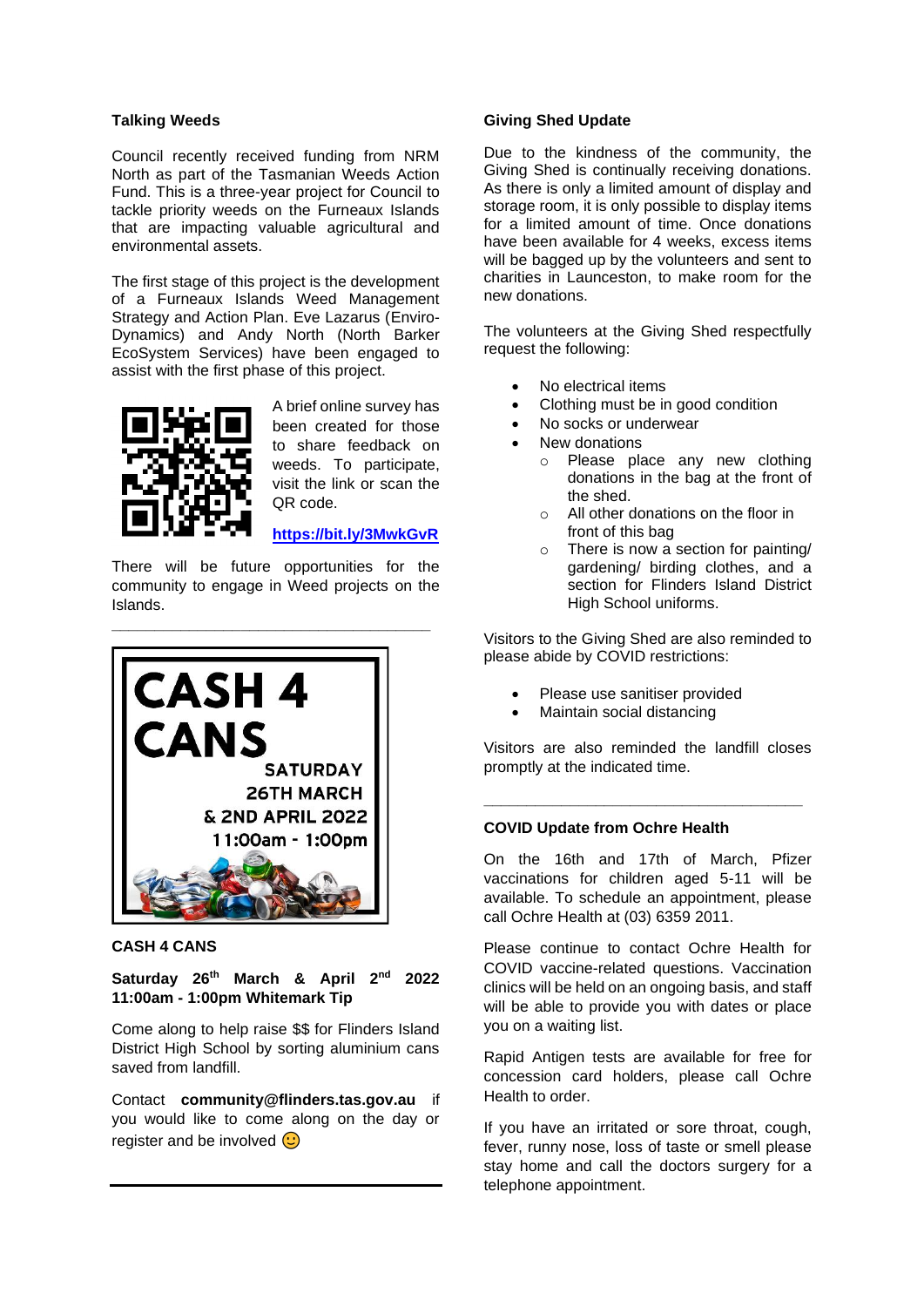

## **ORDINARY COUNCIL MEETING**

Notice is hereby given that the next Ordinary Meeting of Flinders Council will be held at the Flinders Arts and Entertainment Centre, Whitemark, Flinders Island on:

## **Tuesday 15 March 2022 commencing at 2pm.**

Public Question Time will be held between 2.00 – 2.30pm. Members of the public are invited to attend.

The Agenda will be available for perusal from Thursday 10 March 2022 on the Council Website [www.flinders.tas.gov.au](http://www.flinders.tas.gov.au/) and at the Council Office.

Warren Groves **General Manager**



## **CALL FOR COMMITTEE REPRESENTATIVE**

Nominations from the public are called for the position of Community Representative on the Whitemark Community Gym Special Committee of Council.

The Committee consists of council and community representatives and exists to support, assist and advise in the management and operation of the Whitemark Community Gym.

**Nominations can be sent to the Committee Chair: Councillor Rachel Summers**

**Flinders Council PO Box 40, Whitemark TAS 7255**

**Or via email to rachel.summers@flinders.tas.gov.au**



#### **Policy to be Rescinded**

Council's Policy Manual is an important document of Council as it provides direction to Staff, Management and Councillors. Many of the policies are required by, or relate to, legislation and in most instances help manage Council's exposure to risk.

Council resolved at the 15 February 2022 Ordinary Council Meeting to rescind the **Sponsorship of Third Party Projects and Events Policy**.

The policy will lie on the table for public comment until 23 March 2022. It is available to download from the Council Website [www.flinders.tas.gov.au/policies](http://www.flinders.tas.gov.au/policies) and hardcopies are available from the Council Office.

Should you wish to make comment on the policy, please do so by addressing relative correspondence to:

Warren Groves **General Manager**